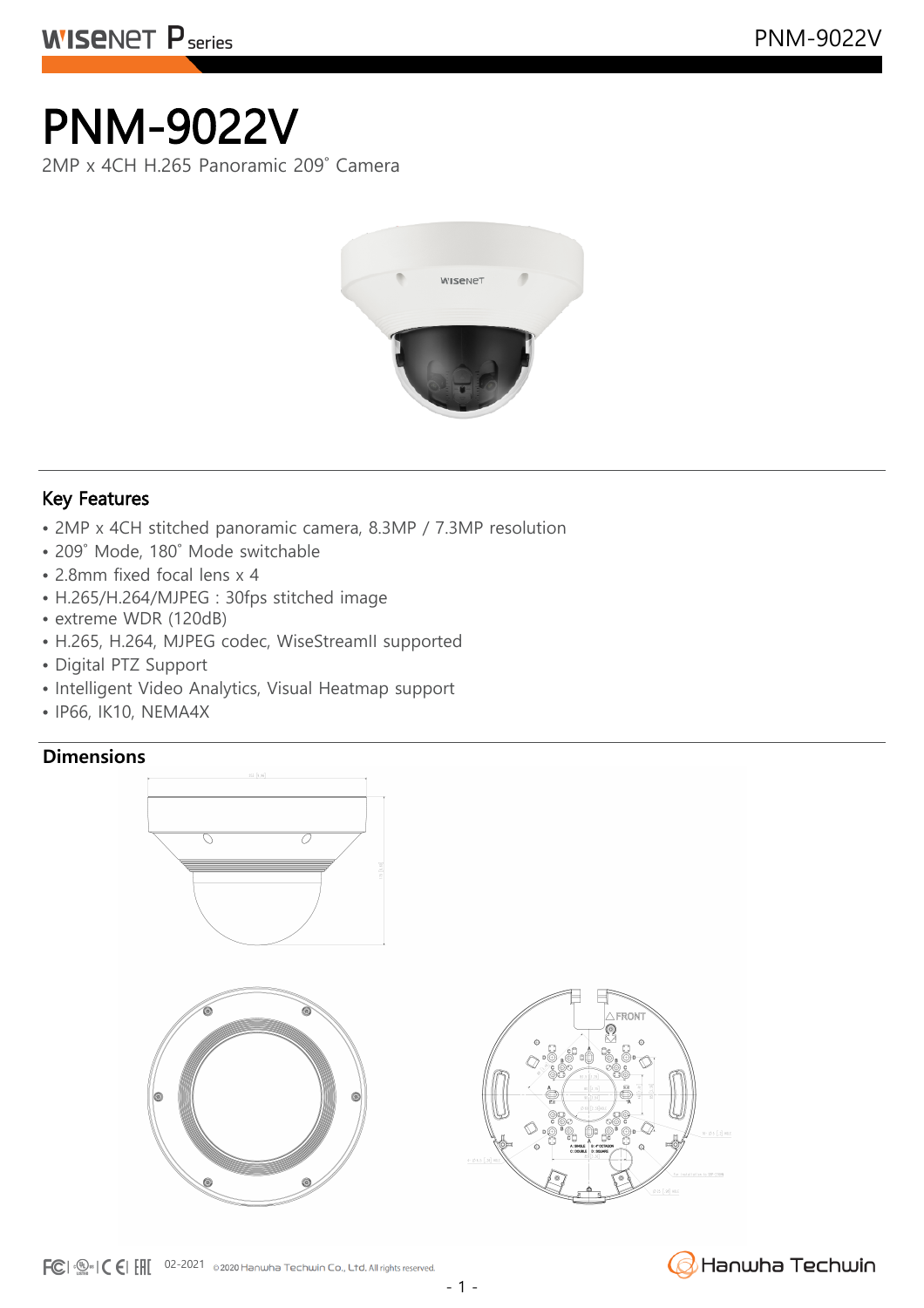#### Video

| <b>Imaging Device</b>           | 1/2.8" CMOS x 4                                                                                                       |
|---------------------------------|-----------------------------------------------------------------------------------------------------------------------|
| <b>Resolution</b>               | $[209°$ Mode]<br>4608X1800, 4032X1576, 3456X1352, 2864X1124,<br>2304X900, 1728X676, 1152X452, 560X224, 720x576        |
|                                 | $[180^{\circ}$ Mode]<br>4096X1800, 3584X1576, 3072X1352, 2560X1124,<br>2048X900, 1536X676, 1024X452, 512X224, 720X576 |
| <b>Maximum Framerate</b>        | H.265/H.264: 30fps<br>MJPEG: 30fps                                                                                    |
| <b>Minimum Illumination</b>     | Color: 0.1Lux(F1.6, 1/30sec)<br>B&W: 0.01Lux(F1.6, 1/30sec)                                                           |
| <b>Video Out</b>                | USB : Micro USB Type B, 1280x720 for installation                                                                     |
| Lens                            |                                                                                                                       |
| Focal Length (Zoom Ratio)       | 2.8mm fixed focal x 4                                                                                                 |
| Maximum Aperture Ratio          | F1.6                                                                                                                  |
| <b>Angular Field of View</b>    | H: 209°/180°, V: 83.3°                                                                                                |
| Minimum Object Distance         | 1.5m                                                                                                                  |
| <b>Focus Control</b>            | Fixed                                                                                                                 |
| Pan / Tilt / Rotate             |                                                                                                                       |
| Pan / Tilt / Rotate Range       | $0^\circ \sim 355^\circ / 0^\circ \sim 60^\circ / -$                                                                  |
| Operational                     |                                                                                                                       |
| <b>Camera Title</b>             | Displayed up to 85 characters                                                                                         |
| Day & Night                     | Auto (ICR)                                                                                                            |
| <b>Backlight Compensation</b>   | BLC, HLC, WDR, SSDR                                                                                                   |
| <b>Wide Dynamic Range</b>       | extreme WDR(120dB)                                                                                                    |
| <b>Digital Noise Reduction</b>  | <b>SSNRV</b>                                                                                                          |
| Defog                           | Support                                                                                                               |
| <b>Motion Detection</b>         | 8ea, 8point polygonal zones                                                                                           |
| <b>Privacy Masking</b>          | 32ea, polygonal zones<br>- Color: Grey/Green/Red/Blue/Black/White<br>- Mosaic                                         |
| <b>Gain Control</b>             | Low / Middle / High                                                                                                   |
| <b>White Balance</b>            | ATW / AWC / Manual / Indoor / Outdoor                                                                                 |
| <b>Electronic Shutter Speed</b> | Minimum / Maximum / Anti flicker (2~1/12,000sec)                                                                      |
| <b>Video Rotation</b>           | Flip, Mirror                                                                                                          |
| Analytics                       | Defocus detection, Motion detection, Appear/Disappear, Enter/Exit, Tampering,<br>Virtual line, Audio detection        |
| <b>Business Intelligence</b>    | Heatmap                                                                                                               |
| Alarm I/O                       | Selectable 2 port                                                                                                     |
| <b>Alarm Triggers</b>           | Analytics, Network disconnect, Alarm input                                                                            |
| <b>Alarm Events</b>             | File upload via FTP and e-mail<br>Notification via e-mail<br>SD/SDHC/SDXC recording at event triggers<br>Alarm output |